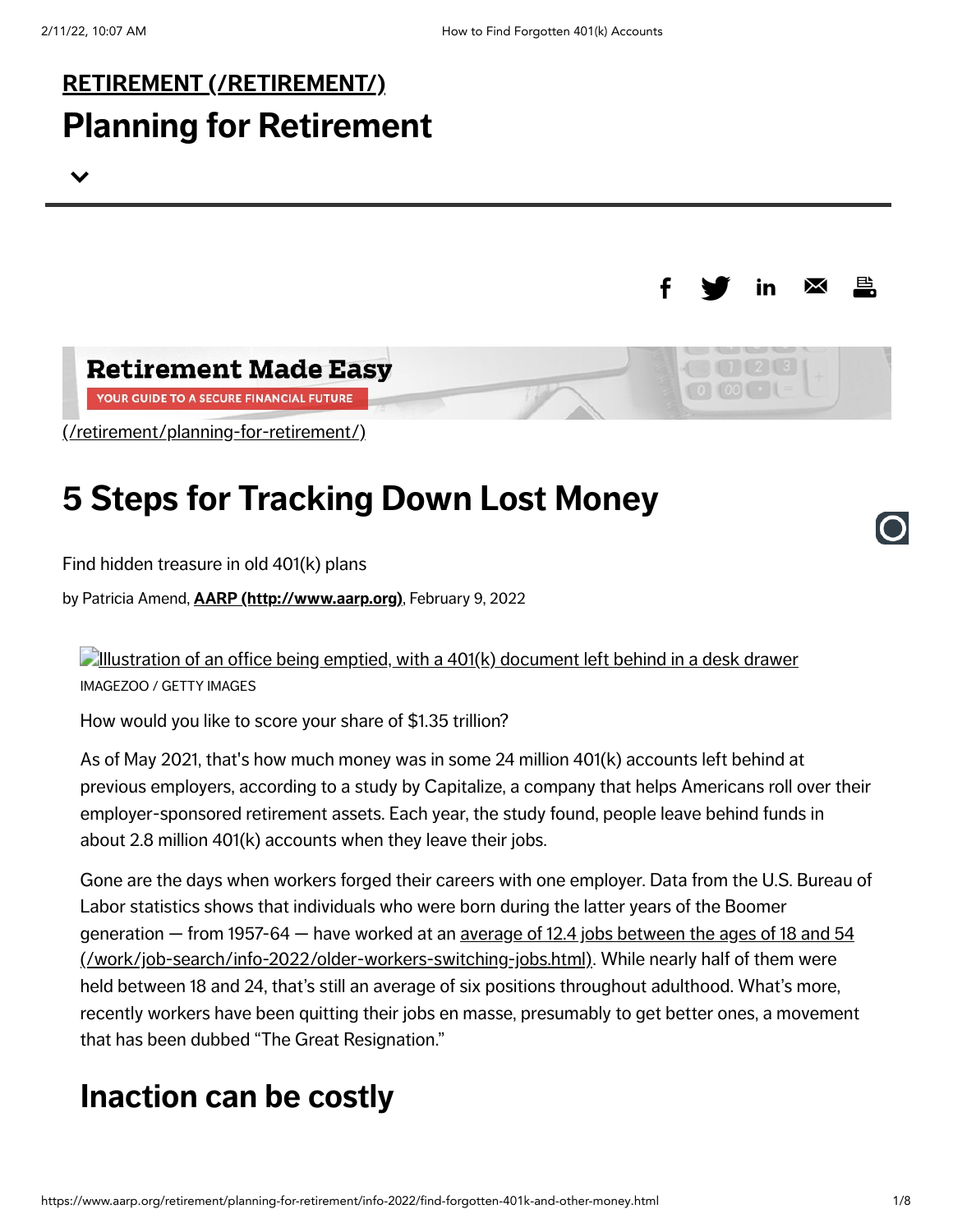#### 2/11/22, 10:07 AM How to Find Forgotten 401(k) Accounts

If you have left money behind, it would behoove you to track it down. The average balance in forgotten accounts is \$55,400. Over a lifetime, says Capitalize, failure to reclaim these assets could cost individuals as much as \$700,000 in retirement savings (/retirement/planning-for-retirement/info-[2020/how-much-money-do-you-need-to-retire.html\),](https://www.aarp.org/retirement/planning-for-retirement/info-2020/how-much-money-do-you-need-to-retire.html) an estimate based on data from the U.S. Department of Labor, the Census Bureau, 401(k) record-keepers, IRAs and the Center for Retirement Research at Boston College.

Forgetting about old 401(k)s, and how much money is in them, is very common, says Kashif Ahmed, a CFP at American Private Wealth in Bedford, Massachusetts. "Recently, we uncovered one for a client that had more than triple what she thought it had." You've worked for this money, so it's important to locate it and keep building it, says Tess Zigo, a CFP at Emerge Wealth Strategies in Palm Harbor, Florida. "I've seen many young folks  $-$  believe it or not  $-$  who have old accounts sitting in money market funds not earning a dime."

### Follow these steps, with help if you need it

At the same time, finding your old accounts may be challenging for several reasons. In the first year of the pandemic, for example, hundreds of thousands of U.S. businesses closed permanently. In addition, says Zigo, you may have moved, or changed your email address, so your previous employer can't find you. Your old 401(k) plan may have changed sponsors. "One of my clients has tried 10 times to reach a previous sponsor. It can be a frustrating process. And the bigger the hurdle, the less likely we are to try," she says. But help is available. A qualified financial planner [\(https://www.plannersearch.org\)](https://www.plannersearch.org/) can guide you through the following steps.

### 1. Take stock of your accounts

First, make a list that includes every employer where you contributed to a 401(k), suggests Charles Sachs, a CFP at Kaufman Rossin Wealth LLC in Miami, Florida. Next, call each one to see if they still have an account in your name, and update your contact information, if needed. Reaching out to them is the only way to find out where you stand, Sachs says. "It's common for our clients to discover one or two old plans where they still have funds."

### 2. If a company has closed, check these websites

In addition, company closings, mergers or 401(k) servicer changes can make an old account harder to trace, says Mark Ziety, a CFP at WisMed Financial Inc. in Fitchburg, Wisconsin. If your attempts at contacting a previous employer or the plan administrator are unsuccessful, search for the plan information at the U.S. Department of Labor [\(https://www.efast.dol.gov/5500search/\)](https://www.efast.dol.gov/5500search/). This site may be helpful for plans dating back to 2010.

You can search for your money, which may be considered unclaimed property, at databases such as unclaimed.org [\(https://unclaimed.org/\)](https://unclaimed.org/) and missingmoney.com [\(https://www.missingmoney.com\).](https://www.missingmoney.com/) Both have links to state treasurers, comptrollers or other officials who update their lists of unclaimed assets regularly.

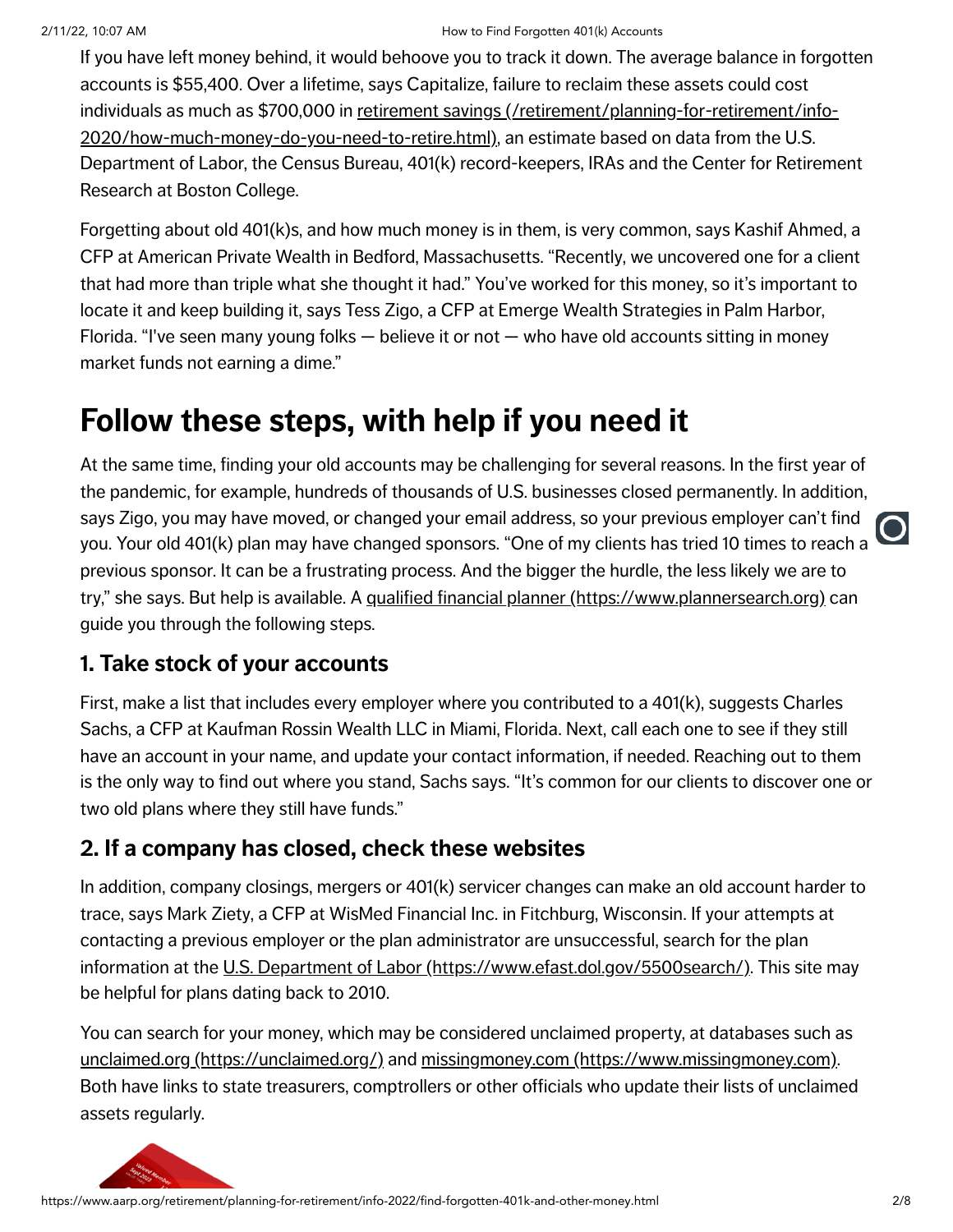

[\(https://appsec.aarp.org/mem/join?campaignID=UBJFRTART&intcmp=DSO-MEM-ART-RET-](https://appsec.aarp.org/mem/join?campaignID=UBJFRTART&intcmp=DSO-MEM-ART-RET-IMG)IMG)

## AARP Membership — \$12 for your first year when you sign up for Automatic Renewal

Join today and enjoy all AARP has to offer — including the AARP Social Security Resource Center, online money tools and calculators and access to investment services to help you plan and save for retirement.

[\(https://appsec.aarp.org/mem/join?campaignID=UBJFRTART&intcmp=DSO-MEM-ART-RET-](https://appsec.aarp.org/mem/join?campaignID=UBJFRTART&intcmp=DSO-MEM-ART-RET-TXT)TXT) JOIN TODAY (HTTPS://APPSEC.AARP.ORG/MEM/JOIN? [CAMPAIGNID=UBJFRTART&INTCMP=DSO-MEM-ART-RET-BTN\)](https://appsec.aarp.org/mem/join?campaignID=UBJFRTART&intcmp=DSO-MEM-ART-RET-BTN)

#### 3. Rollover the money directly to avoid expensive withholding

Once you've located your old plans, work with your financial planner to roll the funds over [\(/retirement/retirement-savings/info-2019/old-401k-accounts.html\)](https://www.aarp.org/retirement/retirement-savings/info-2019/old-401k-accounts.html) directly to a specified 401(k) or IRA account. Alec Quaid, a CFP at American Portfolios Denver in Denver, Colorado, says his firm calls the old 401(k) provider to see that the money is sent to the receiving financial institution and does not land in the client's account first. "Failure to do this could result in a mandatory 20 percent tax withholding on the funds distributed," he says.

### 4. Review and adjust your investment strategy accordingly

The next key step is making sure that all of your accounts are consolidated. "It's very difficult to devise a cohesive investment strategy when they are held at multiple locations. Simplification is the goal when it comes to account management," Quaid says.

Now you can create an overall investment strategy, says John Power, a CFP at Power Plans in Walpole, Massachusetts. You may have a mishmash of the investments that were available at the previous employer's 401(k), and your investment goals at that time. After a direct rollover, Power helps his clients to invest the rolled-over funds  $-$  now in an IRA  $-$  in a way that works with the choices in their current 401(k) plan. "This makes for purposeful investing and ease of maintenance."

#### 5. Don't procrastinate; consolidate as you go

To keep things as simple as possible, and to make the most of your retirement savings, put consolidating your accounts at the top of your list whenever you leave a job, says Ahmed. While this can be a stressful time, he recommends attending to your 401(k) just like you clean out your desk, look for another position and transition to a new one. "This is immensely important to sound retirement